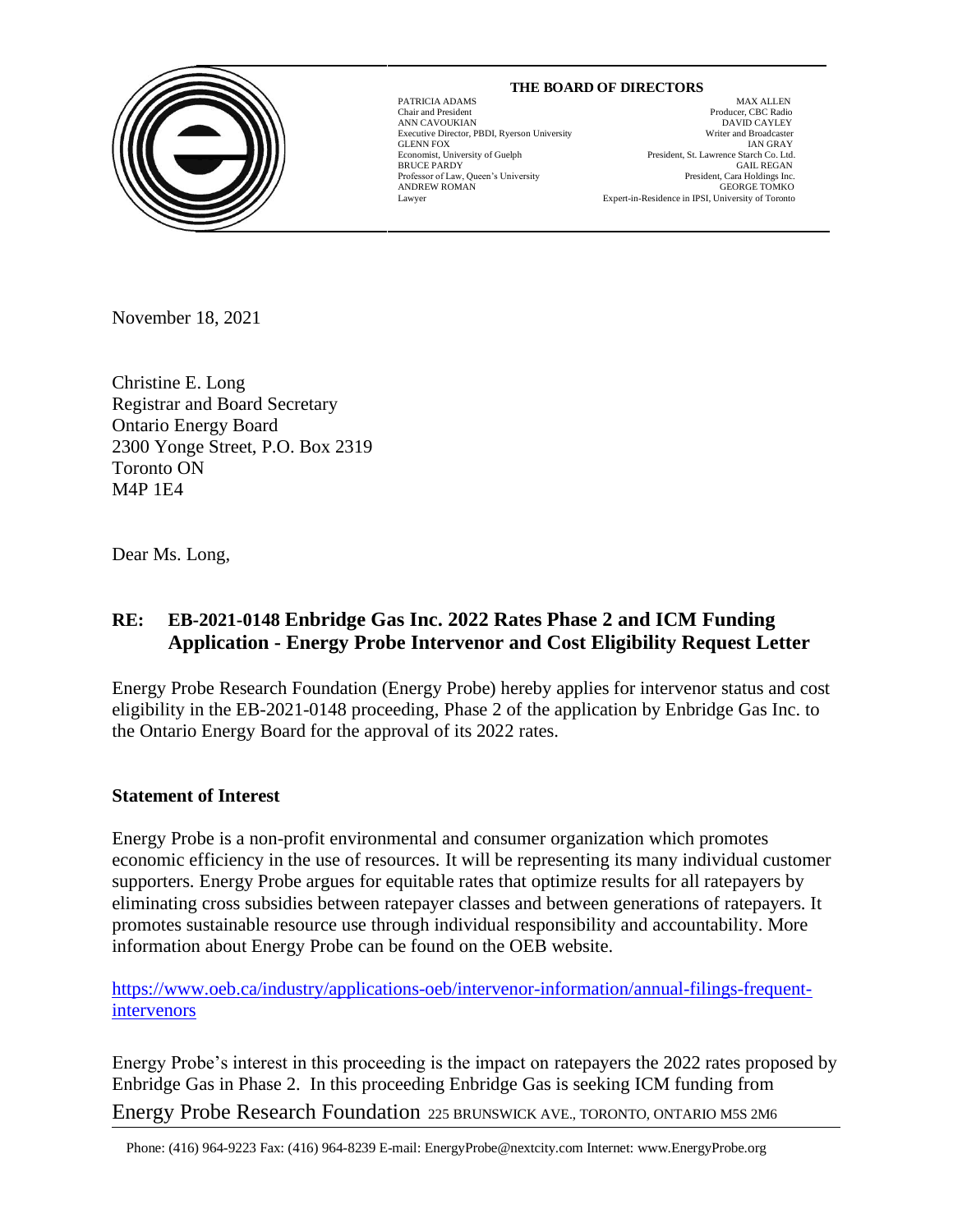ratepayers including the supporters of Energy Probe for five projects in 2022. One of the projects is EB-2020-0293 St. Laurent Ottawa North Replacement Project. Energy Probe is an intervenor in the EB-2020-0293 proceeding.

Enbridge claims that it has insufficient means for funding these five projects and therefore needs funding from ratepayers. Energy Probe is concerned that some of the data used in supporting the claim is not appropriate.

Enbridge claims that the five projects are discrete and material projects. Energy Probe is concerned that some of the projects are not discrete projects but are a grouping of projects and therefore do not meet the criteria for ICM funding.

Enbridge has filed an addendum to its Asset Management Plan. Energy Probe is concerned that the Addendum raises into question the significance of the Asset Management Plan that was filed by Enbridge in the EB-2020-0181 proceeding for approval of its Phase 2 rate increase for 2021.

Energy Probe was an intervenor in the EB-2021-0147 Enbridge Gas Phase 1 application for approval of 2022 rates and believes that the OEB should consider the cumulative impact on ratepayers of increases in rates caused by the Enbridge practice of using two phases for its rate increases. Energy Probe is not aware of any other Ontario utility that uses a multi-phase process for annual rate increases.

## **Hearing**

Energy Probe hopes that all issues can be resolved through settlement negotiations and that a hearing will not be necessary. However, if a hearing is required, Energy Probe plans to be an active participant in the hearing, whether it is in an oral or written form.

## **Communications**

Communications relating to this Intervenor and Cost Eligibility Request Letter and all documents filed with the Board by the applicant and required by Energy Probe, should be directed to consultants:

| Tom Ladanyi            | Roger Higgin       |
|------------------------|--------------------|
| TL Energy Regulatory   | SPA Inc.           |
| Consultants Inc.       | 15 Malabar Place   |
| 41 Divadale Drive      | Don Mills, Toronto |
| <b>Toronto ON</b>      | Ontario            |
| <b>M4G 2N7</b>         | <b>M3B 1A4</b>     |
| Tel: 416 423-3685      | 416-391-0738       |
| tom.ladanyi@rogers.com | spainc@rogers.com  |

#### Energy Probe Research Foundation 225 BRUNSWICK AVE., TORONTO, ONTARIO M5S 2M6